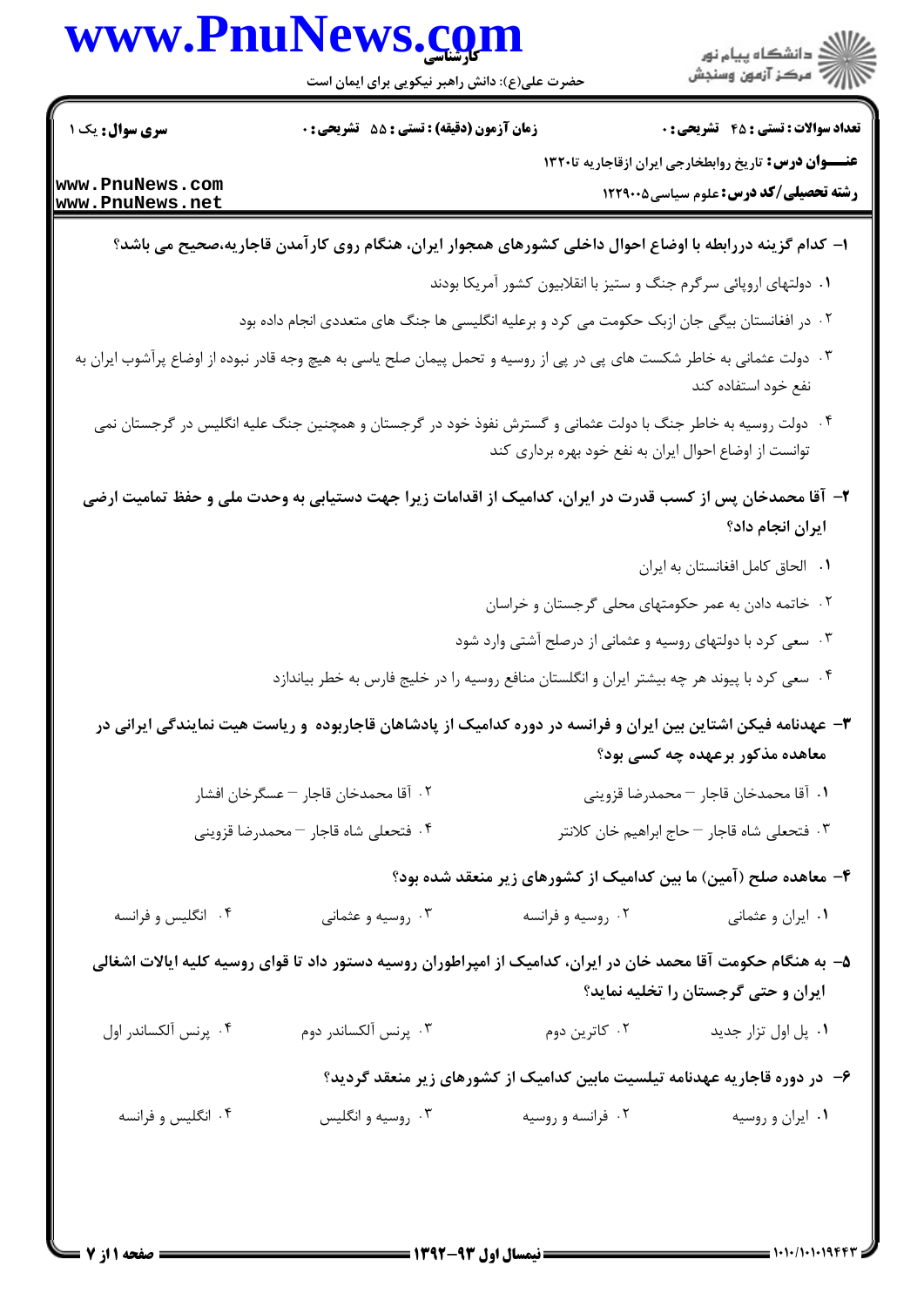|                                    | حضرت علی(ع): دانش راهبر نیکویی برای ایمان است                                                                      |                                                                                   | ڪ دانشڪاه پيا <sub>م</sub> نور<br>∕ِ <i>"مرڪز</i> آزمون وسنڊش                                              |
|------------------------------------|--------------------------------------------------------------------------------------------------------------------|-----------------------------------------------------------------------------------|------------------------------------------------------------------------------------------------------------|
| <b>سری سوال :</b> ۱ یک             | زمان آزمون (دقیقه) : تستی : 55 آتشریحی : 0                                                                         |                                                                                   | <b>تعداد سوالات : تستي : 45 - تشريحي : 0</b>                                                               |
| www.PnuNews.com<br>www.PnuNews.net |                                                                                                                    |                                                                                   | <b>عنـــوان درس:</b> تاریخ روابطخارجی ایران ازقاجاریه تا۲۲۰<br><b>رشته تحصیلی/کد درس:</b> علوم سیاسی5۲۲۹۰۰ |
|                                    | ۷– کدامیک از افراد زیر، در کتاب (حاجی بابای اصفهانی) اعمال و رفتار سفیر ایران رادرطول مسافرت و اقامت در انگلستان   |                                                                                   | مورد استهزاء قرار داده است؟                                                                                |
| ۰۴ سرگور اوزلی براونت              | ۰۳ سرهارفورد جونز                                                                                                  | ۰۲ لرد مینتو                                                                      | ۰۱ جیمز موریر                                                                                              |
|                                    |                                                                                                                    | ۸– نمایندگان ایران و روسیه در عهدنامه صلح گلستان در کدام گزینه صحیح بیان شده است؟ |                                                                                                            |
|                                    | ۰۲ میرزا ابوالحسن خان شیرازی – ژنرال سیسیانف                                                                       | ٠١ عباس ميرزا وليعهد فتحعلي شاه – ژنرال گودوويچ                                   |                                                                                                            |
|                                    | ۰۴ میرزا محمد شفیع خان <sup>—</sup> ژنرال پاسکویچ                                                                  | ۰۳ میرزا ابوالحسن خان شیرازی – ژنرال نیکلای رادیشچف                               |                                                                                                            |
|                                    |                                                                                                                    | ۹- عهدنامه تهران میان ایران و کدامیک از کشورهای خارجی زیر به امضاء رسید؟          |                                                                                                            |
| ۰۴ فرانسه                          | ۰۳ عثمانی                                                                                                          | ۰۲ انگلستان                                                                       | ۰۱ روسیه                                                                                                   |
|                                    | ۱۰- فتحعلی شاه در راه تلاش برای استرداد ایلات از دست رفته کدامیک از افراد زیر را پیش لوئی هیجدهم در فرانسه فرستاد؟ |                                                                                   |                                                                                                            |
|                                    | ۰۲ میرزا محمد علی خان مستوفی آشتیانی                                                                               |                                                                                   | ۰۱ میرزا محمدعلی خان بیگلرزاده                                                                             |
|                                    | ۰۴ میرزا داود خان ضادوریان                                                                                         |                                                                                   | ۰۳ میرزا قاسم خان هزار جریبی                                                                               |
|                                    | 1۱– در ماجرای قتل گریبادوف روسی،مردم تهران به رهبری کدامیک از روحانیون زیر به سفارت روسیه روانه شدند؟              |                                                                                   |                                                                                                            |
|                                    | ۰۲ میرزا مسیح استرآبادی                                                                                            |                                                                                   | ۰۱ میرزا منصور مستوفی انصاری                                                                               |
|                                    | ۰۴ میرزا ابوالقاسم تهرانی                                                                                          |                                                                                   | ٠٣ ميرزا يعقوب واعظ                                                                                        |
|                                    |                                                                                                                    | ۱۲– براساس مفاد کدامیک از معاهدات زیر استقلال یونان به رسمیت شناخته شد؟           |                                                                                                            |
|                                    | ۰۲ معاهده صلح (یاسی)                                                                                               |                                                                                   | ٠١. معاهده صلح (آمين)                                                                                      |
|                                    | ۰۴ معاهده صلح (بوخارست)                                                                                            |                                                                                   | ۰۳ معاهده صلح (ادرنه)                                                                                      |
|                                    | ۱۳– سومین وزیر امورخارجه ایران که به مدت یازده سال عهده دار این منصب بود در کدام گزینه آمده است؟                   |                                                                                   |                                                                                                            |
|                                    |                                                                                                                    |                                                                                   | ٠١ ميرزا عبدالوهاب خان نشاط اصفهاني                                                                        |
|                                    |                                                                                                                    |                                                                                   | ۰۲ میرزا مسعودخان انصاری گرمرودی                                                                           |
|                                    |                                                                                                                    |                                                                                   |                                                                                                            |
|                                    |                                                                                                                    |                                                                                   | ۰۳ میرزا ابوالحسن خان شیرزای معروف به ایلچی کبیر                                                           |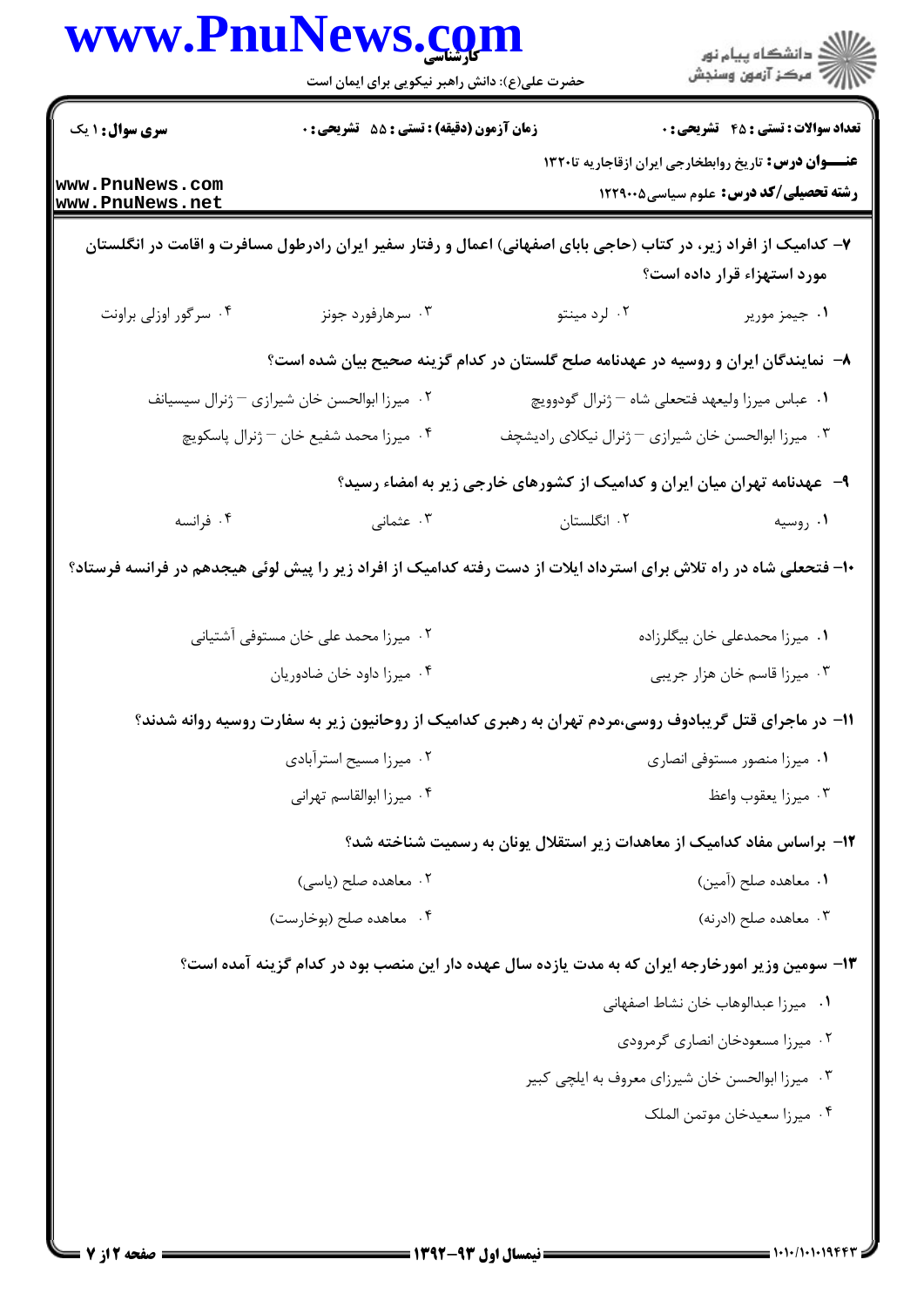|                                    | www.PnuNews.com<br>حضرت علی(ع): دانش راهبر نیکویی برای ایمان است                                                  |                                                                        | ڪ دانشڪاه پيام نور<br>ر∕ مرڪز آزمون وسنڊش                                                                    |
|------------------------------------|-------------------------------------------------------------------------------------------------------------------|------------------------------------------------------------------------|--------------------------------------------------------------------------------------------------------------|
| سری سوال : ۱ یک                    | زمان آزمون (دقیقه) : تستی : 55 گشریحی : 0                                                                         |                                                                        | <b>تعداد سوالات : تستي : 45 - تشريحي : 0</b>                                                                 |
| www.PnuNews.com<br>www.PnuNews.net |                                                                                                                   |                                                                        | <b>عنـــوان درس:</b> تاریخ روابطخارجی ایران ازقاجاریه تا۱۳۲۰<br><b>رشته تحصیلی/کد درس:</b> علوم سیاسی1۲۲۹۰۰۵ |
|                                    | ۱۴– پس از به قتل رسیدن قائم مقام،انتصاب کدامیک از افراد زیربه مقام صدارت باعث افزایش نفوذ دولت روسیه در ایران     |                                                                        | گرديد؟                                                                                                       |
|                                    | ۰۲ میرزا محمد شفیع خان مازندرانی                                                                                  |                                                                        | ٠١ ميرزا أقاخان نوري                                                                                         |
|                                    | ۰۴ حاجی میرزا آقاسی                                                                                               |                                                                        | ۰۳ میرزا حسن خان سپهسالار                                                                                    |
|                                    | ۱۵– در ماجرای محاصره هرات توسط سپاهیان ایران ،کدامیک از عوامل انگلیسی اخبار اردوی محمدشاه را به اطلاع افسران      |                                                                        |                                                                                                              |
|                                    |                                                                                                                   | انگلیسی مدافع هرات می رساند و آنان را تشویق به مقابله و مقاومت می کرد؟ |                                                                                                              |
|                                    | ٠٢ الدرد پاتينجر                                                                                                  |                                                                        | ٠١ كلنل استودارت                                                                                             |
|                                    | ۰۴ لردپالمرستون                                                                                                   |                                                                        | ۰۳ مک نیل                                                                                                    |
|                                    |                                                                                                                   |                                                                        | ۱۶– کدامیک از کشورهای زیر همواره حامی مسیحیان کاتولیک جهان شناخته می شود؟                                    |
| ۰۴ آلمان                           | ۰۳ فرانسه                                                                                                         | ۰۲ انگلیس                                                              | ۰۱ روسیه                                                                                                     |
|                                    | ۱۷– طبق کدامیک از عهدنامه های زیر، نواحی واقع در شرق زهاب وکرندو بندرمحمره و اراضی واقع در شرق شط العرب متعلق     |                                                                        | به ایران شناخته شد؟                                                                                          |
|                                    | ۰۲ معاهده صلح تهران                                                                                               |                                                                        | ۰۱ معاهده صلح ارزوروم دوم                                                                                    |
|                                    | ۰۴ معاهده صلح یاسی                                                                                                |                                                                        | ۰۳ معاهده صلح ارز روم اول                                                                                    |
|                                    | ۱۸– در دوره ای که دولت انگلیس اعلامیه منع برده فروشی را به دولت ایران اعلام کرد،کدامیک از پادشاهان قاجار در ایران |                                                                        |                                                                                                              |
| ۰۴ مظفرالدين شاه                   | ۰۳ محمد شاه                                                                                                       | ۰۲ محمدعلی شاه                                                         | حکومت م <i>ی</i> کرد؟<br>٠١ ناصرالدين شاه                                                                    |
|                                    |                                                                                                                   |                                                                        |                                                                                                              |
|                                    | ۱۹- دولت ایران طبق کدامیک از معاهدات زیر از داشتن نیروی دریایی در دریای خزر محروم شده بود؟                        |                                                                        |                                                                                                              |
|                                    | ۰۲ معاهده ترکمانچای                                                                                               |                                                                        | ٠١. معاهده ارزوروم اول                                                                                       |
|                                    | ۰۴ معاهده صلح تهران                                                                                               |                                                                        | ۰۳ معاهده صلح ارزروم دوم                                                                                     |
|                                    | +۲- در زمان سلطنت کدامیک از پادشاهان قاجار دولت ایران موفق به تاسیس سفارتخانه در خاک کشورهای خارجی گردید؟         |                                                                        |                                                                                                              |
|                                    | ۰۲ فتحعلی شاه قاجار                                                                                               |                                                                        | ٠١ محمدعلى شاه قاجار                                                                                         |
|                                    | ۰۴ ناصرالدين شاه قاجار                                                                                            |                                                                        | ۰۳ محمدشاه قاجار                                                                                             |
|                                    |                                                                                                                   |                                                                        |                                                                                                              |
|                                    |                                                                                                                   |                                                                        |                                                                                                              |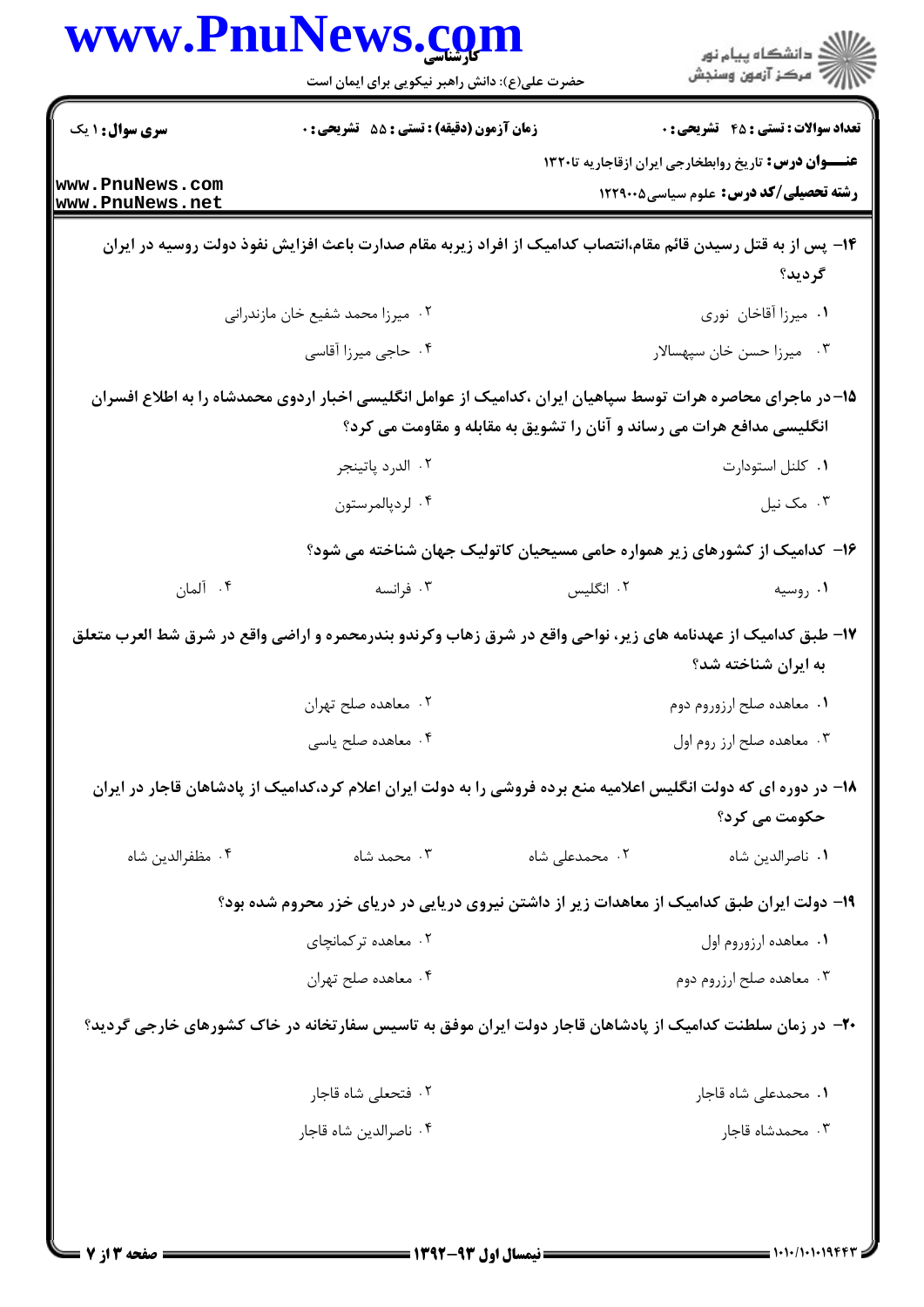|                                    | www.PnuNews.com<br>حضرت علی(ع): دانش راهبر نیکویی برای ایمان است | ≦ دانشڪاه پيام نور<br>7- مرڪز آزمون وسنڊش                                                                                    |  |
|------------------------------------|------------------------------------------------------------------|------------------------------------------------------------------------------------------------------------------------------|--|
| <b>سری سوال : ۱ یک</b>             | <b>زمان آزمون (دقیقه) : تستی : 55 تشریحی : 0</b>                 | <b>تعداد سوالات : تستی : 45 - تشریحی : 0</b>                                                                                 |  |
| www.PnuNews.com<br>www.PnuNews.net |                                                                  | <b>عنـــوان درس:</b> تاریخ روابطخارجی ایران ازقاجاریه تا۱۳۲۰<br><b>رشته تحصیلی/کد درس:</b> علوم سیاسی1۲۲۹۰۰۵                 |  |
|                                    |                                                                  | <b>۲۱</b> - معاهده صلح پاریس بین ایران و کدام کشور منعقد گردیده و نمایندگی هیت ایرانی را کدامیک از اشخاص زیر برعهده<br>داشت؟ |  |
|                                    | ٠٢ انگلیس- نماینده ایران فرخ خان امین الملک                      | ٠١ فرانسه – نماينده ايران فرخ خان امين الملك                                                                                 |  |
|                                    | ۰۴ عثمانی - نماینده ایران میرزا تقی خان امیرنظام                 | ۰۳ روسیه - نماینده ایران میرزا تقی خان امیرنظام                                                                              |  |
|                                    |                                                                  | <b>۲۲</b> – معاهده«صلح گندمک» میان افغانستان وکدامیک ازکشورهای زیرمنعقد گردیده است؟                                          |  |
| ۰۴ انگلیس                          | ۰۳ روسیه                                                         | ۰۲ فرانسه<br>٠١ ايران                                                                                                        |  |
|                                    |                                                                  | ۲۳– به موجب پیمان آخال کدام قسمت از سرزمینهای ایران ازدست ایرانیان خارج شد؟                                                  |  |
|                                    | ۰۲ ناحیه قطور وآشوراده                                           | ٠١ هرات وكابل                                                                                                                |  |
|                                    | ۰۴ قسمتهاى ازشط العرب وخوزستان واهواز                            | ۰۳ ترکستان وماوراء النهر                                                                                                     |  |
|                                    |                                                                  | ۲۴– اولین بارخطوط تلگراف در ایران،در زمان کدامیک از سلاطین قاجاروتوسط کدام کشور خارجی تاسیس گردید؟                           |  |
|                                    | ٠٢ ناصرالدين شاه-فرانسه                                          | ۰۱ ناصرالدین شاه-انگلستان                                                                                                    |  |
|                                    | ۰۴ فتحعلي شاه-انگلستان                                           | ۰۳ فتحعلی شاه-فرانسه                                                                                                         |  |
|                                    |                                                                  | ۲۵- رهبری مخالفت شاهزادگان ورجال درباری با امتیاز رویتر را چه کسی برعهده داشت؟                                               |  |
|                                    | ٠٢ ميرزا حسين خان مشيرالدوله                                     | ۰۱ میرزا یوسف آشتیانی                                                                                                        |  |
|                                    | ۰۴ میرزا سعید خان                                                | ۰۳ رضا قلی خان هدایت                                                                                                         |  |
|                                    |                                                                  | ۲۶– اولین مدیر تلگرافخانه انگلیس در ایران چه نام داشت؟                                                                       |  |
|                                    | ۰۲ لرد گرانویل                                                   | ۰۱ کاپیتن بروس                                                                                                               |  |
|                                    | ۰۴ ژنرال سر فردریک گلد اسمیث                                     | ۰۳ سر هنری درامندولف                                                                                                         |  |
|                                    |                                                                  | ٢٧– اعادة ناحيه قطور ايران پيامد كداميك از كنگره هاي بين المللي زير مي باشد؟                                                 |  |
|                                    | ۰۲ کنگره برلن ۱۸۷۹م                                              | ۰۱ کنگره وین ۱۸۱۵ م                                                                                                          |  |
|                                    | ۰۴ کنگره ویساس ۱۷۸۹ م                                            | ۰۳ کنگره وستفالي ۱۸۷۹ م                                                                                                      |  |
|                                    |                                                                  | ۲۸- ناصرالدین شاه برای جبران غرامت ناشی از لغو امتیاز رژی کدامیک از اقدامات زیرا انجام داد؟                                  |  |
|                                    | ۰۲ گرو گذاشتن عواید گمرکات بنادر خلیج فارس                       | ۰۱ استقراض از بانک استقراضی روسها                                                                                            |  |
|                                    | ۰۴ گرو گذاشتن عواید گمرکات بنادر دریای خزر                       | ۰۳ استقراض از بانک شاهنشاهی                                                                                                  |  |
|                                    |                                                                  |                                                                                                                              |  |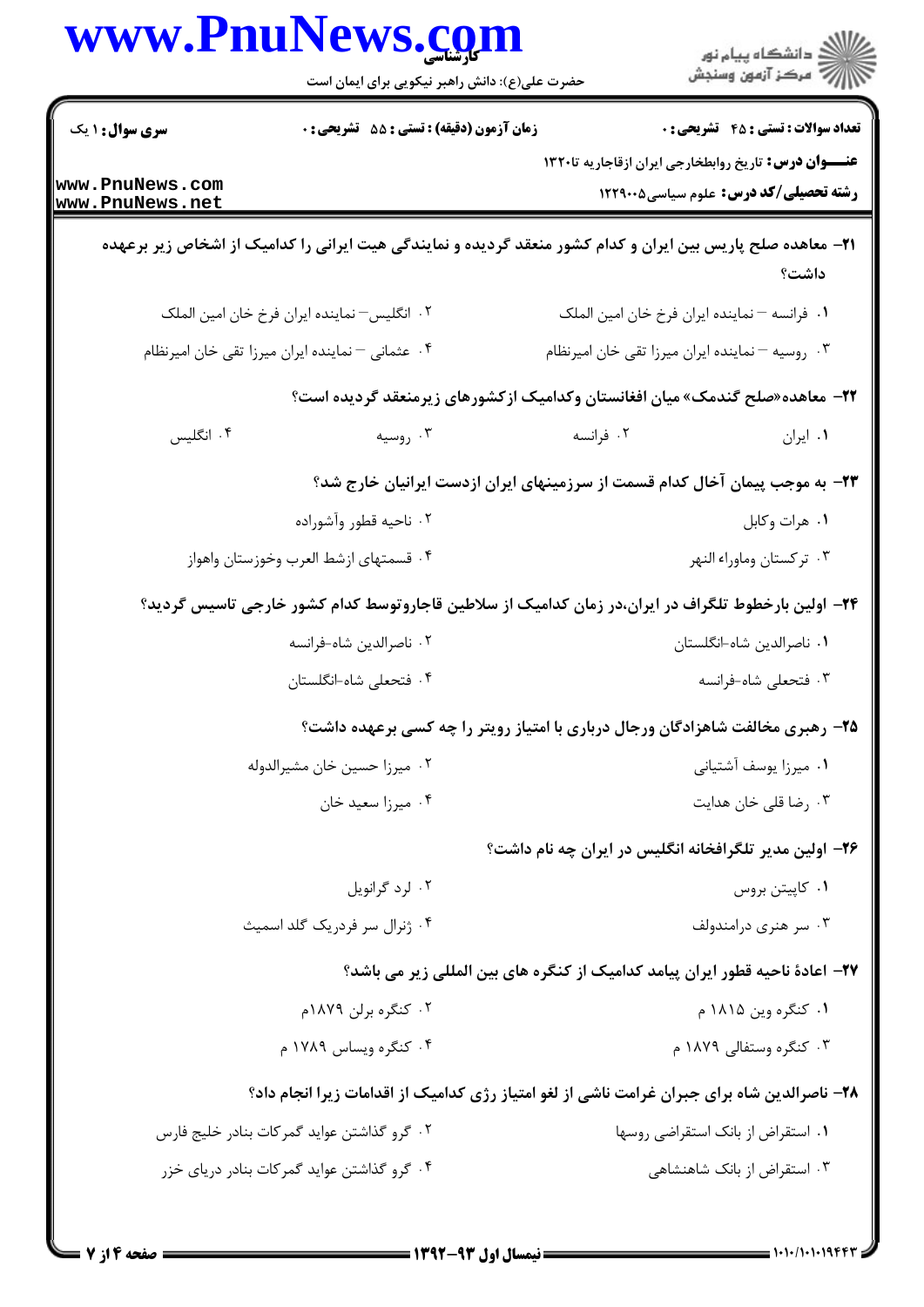|                                                                                                                | www.PnuNews.com<br>حضرت علی(ع): دانش راهبر نیکویی برای ایمان است |                                                                                                                                                                                          | ڪ دانشڪاه پيام نور<br>پ <sup>ر</sup> مرڪز آزمون وسنڊش                                                        |
|----------------------------------------------------------------------------------------------------------------|------------------------------------------------------------------|------------------------------------------------------------------------------------------------------------------------------------------------------------------------------------------|--------------------------------------------------------------------------------------------------------------|
| <b>سری سوال : ۱ یک</b>                                                                                         | زمان آزمون (دقیقه) : تستی : 55 آتشریحی : 0                       |                                                                                                                                                                                          | <b>تعداد سوالات : تستی : 45 گشریحی : 0</b>                                                                   |
| www.PnuNews.com<br>www.PnuNews.net                                                                             |                                                                  |                                                                                                                                                                                          | <b>عنـــوان درس:</b> تاریخ روابطخارجی ایران ازقاجاریه تا۱۳۲۰<br><b>رشته تحصیلی/کد درس:</b> علوم سیاسی۱۲۲۹۰۰۵ |
|                                                                                                                |                                                                  | ۲۹- کدامیک از صدراعظمهای زیر برای اصلاح وضع گمرکات وپست در ایران مستشارانی از کشور بلژیک استخدام کرد؟                                                                                    |                                                                                                              |
| ۰۴ مشيرالدوله                                                                                                  | ۰۳ عين الدوله                                                    | ٠٢ امين السلطان                                                                                                                                                                          | ٠١ امين الدوله                                                                                               |
|                                                                                                                |                                                                  | ۳۰– متحصنین در حرم حضرت عبدالعظیم تقاضاهای خود را مبنی بر بر کناری مسیو نوز بلژیکی وزیر گمرکات وتاسیس<br>عدالتخانه را به وسیله سفیر کدامیک از کشورهای زیر به عرض ًمظفرالدین شاه رساندند؟ |                                                                                                              |
| ۰۴ سفیر فرانسه                                                                                                 | ۰۳ سفیر عثمانی                                                   | ۰۲ سفیر روسیه                                                                                                                                                                            | ٠١ سفير انگلستان                                                                                             |
|                                                                                                                | ۳۱- اولین انتخابات مجلس شورای ملی به چه صورتی برگزار شد؟         |                                                                                                                                                                                          |                                                                                                              |
|                                                                                                                | ۰۲ به صورت صنفی                                                  |                                                                                                                                                                                          | ۰۱ به صورت طبقاتی                                                                                            |
|                                                                                                                | ۰۴ به صورت آزاد ومساوی                                           |                                                                                                                                                                                          | ۰۳ به صورت نمادین وأزمایشی                                                                                   |
| ۳۲– امیرکبیر سعی داشت از حضور کدام کشور در ایران به عنوان نیروی سوم جهت تعدیل فشارهای وارده از سوی دول استعمار |                                                                  |                                                                                                                                                                                          | گر استفاده بکند؟                                                                                             |
| ۰۴ بلژیک                                                                                                       | ۰۳ آمریکا                                                        | ۰۲ فرانسه                                                                                                                                                                                | ۰۱ اتریش                                                                                                     |
|                                                                                                                |                                                                  | ۳۳– اولین سفیر امپراطوری ژاپن در زمان کدامیک از پادشاهان قاجار با هدف افتتاح باب تجارت وارد ایران شد؟                                                                                    |                                                                                                              |
|                                                                                                                |                                                                  |                                                                                                                                                                                          |                                                                                                              |
|                                                                                                                |                                                                  | ۳۴- کدامیک از نخست وزیران زیر جایگزین ناصرالملک قراگزلورا نخست وزیر برگزیده مجلس شورای ملی شد؟                                                                                           |                                                                                                              |
|                                                                                                                | ٠٢ ميرزا نصرالله خان مشيرالدوله                                  |                                                                                                                                                                                          | ۰۱ میرزا مشیرالسلطنه                                                                                         |
|                                                                                                                | ۰۴ نظام السلطنه مافى                                             |                                                                                                                                                                                          | ٠٣ ميرزا على صغر امين السلطان                                                                                |
|                                                                                                                |                                                                  | ۳۵– در کدام گزینه به دومین پیامد مستقیم قرار داد ۱۹۰۷ میلادی اشاره شده است؟                                                                                                              |                                                                                                              |
|                                                                                                                | ٠٢ اشغال آذر بايحان توسط روسها                                   |                                                                                                                                                                                          | ۰۱ به توپ بستن مجلس                                                                                          |
|                                                                                                                | ۰۴ سوء قصد به جان محمدعلی شاه قاجار                              |                                                                                                                                                                                          | ۰۳ اعادهٔ رژیم استبدادی محمدعلی شاه                                                                          |
|                                                                                                                |                                                                  | ۳۶– درسال۱۹۱۰ میلادی حکومت مشروطه برای سروسامان دادن به اوضاع دادگستری کشور کدامیک از افراد زیر را استخدام                                                                               | کر د؟                                                                                                        |
|                                                                                                                | ۰۲ کلنل يارلمارسون سوئدي                                         |                                                                                                                                                                                          | ۰۱ مورگان شوستر آمریکای                                                                                      |
|                                                                                                                |                                                                  |                                                                                                                                                                                          |                                                                                                              |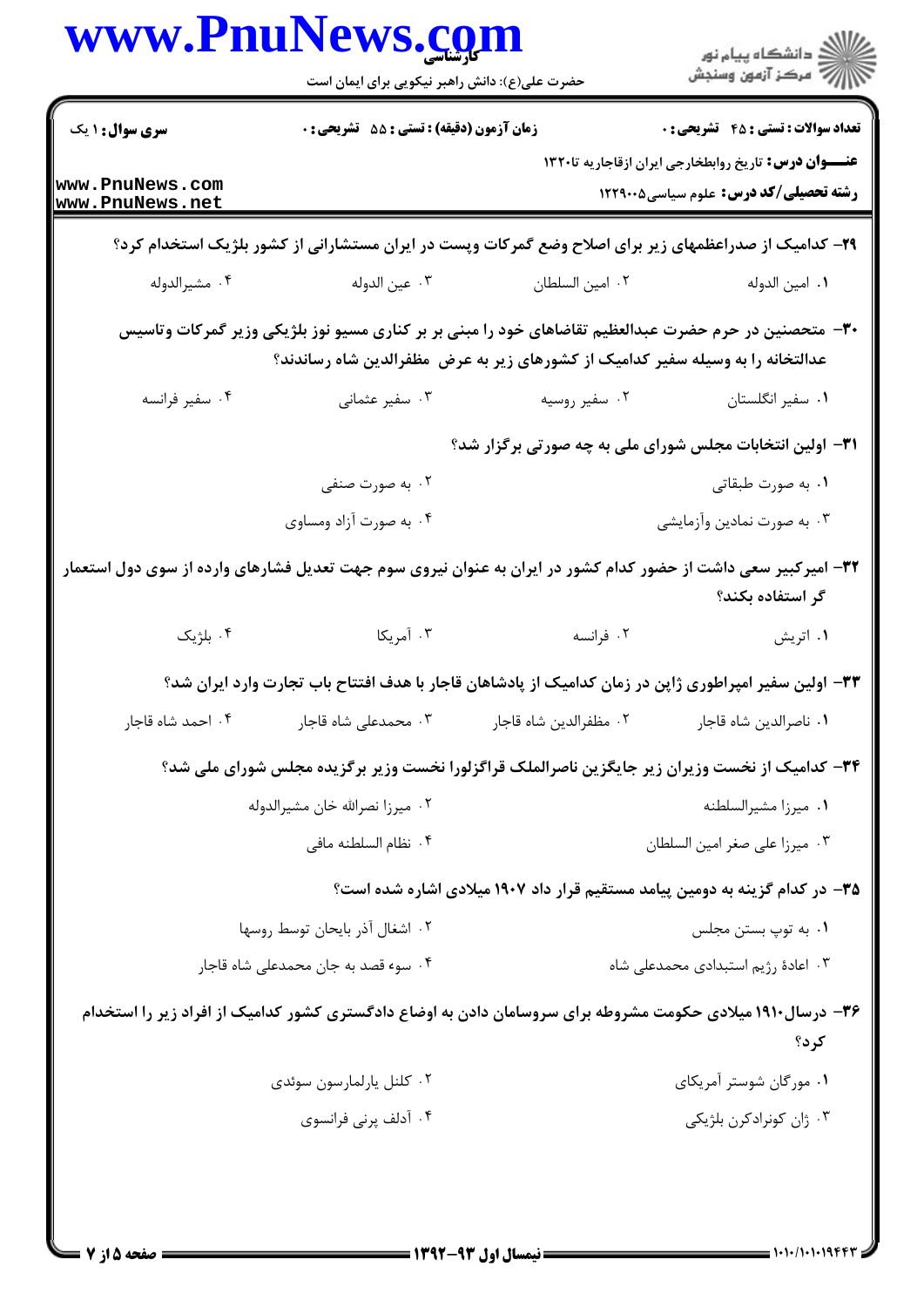|                                    | www.PnuNews.com<br>حضرت علی(ع): دانش راهبر نیکویی برای ایمان است                                                              |                                                                     | ڪ دانشڪاه پيا <sub>م</sub> نور<br>ر <i>7</i> مرڪز آزمون وسنڊش                                                 |
|------------------------------------|-------------------------------------------------------------------------------------------------------------------------------|---------------------------------------------------------------------|---------------------------------------------------------------------------------------------------------------|
| <b>سری سوال : ۱ یک</b>             | <b>زمان آزمون (دقیقه) : تستی : 55 تشریحی : 0</b>                                                                              |                                                                     | <b>تعداد سوالات : تستی : 45 - تشریحی : 0</b>                                                                  |
| www.PnuNews.com<br>www.PnuNews.net |                                                                                                                               |                                                                     | <b>عنــــوان درس:</b> تاریخ روابطخارجی ایران ازقاجاریه تا۱۳۲۰<br><b>رشته تحصیلی/کد درس:</b> علوم سیاسی1۲۲۹۰۰۵ |
|                                    |                                                                                                                               |                                                                     | ۳۷- نویسنده کتاب «اختناق ایران» در کدام گزینه آمده است؟                                                       |
|                                    | ۰۲ مورگان شوستر آمریکای                                                                                                       |                                                                     | ۰۱ مورنار بلژیکی                                                                                              |
|                                    | ۰۴ لئونار لاتين ولت هلندى                                                                                                     |                                                                     | ۰۳ میجر استوکس انگلیسی                                                                                        |
|                                    | ۳۸- موضع گیری ایران در ابتدای جنگ جهانی اول چه بود وکدامیک از احزاب مجلس شورای ملی از این سیاست حمایت می                      |                                                                     |                                                                                                               |
|                                    |                                                                                                                               |                                                                     | کر د؟                                                                                                         |
|                                    |                                                                                                                               |                                                                     | ۰۱ سیاست بی طرفی-حزب دمکرات                                                                                   |
|                                    |                                                                                                                               |                                                                     | ٢. سياست بي طرفي- حزب اعتداليون                                                                               |
|                                    |                                                                                                                               | ۰۳ پیروی از عثمانی و ورود به جنگ به نفع آلمان ها-حزب دمکرات         |                                                                                                               |
|                                    |                                                                                                                               | ۰۴ پیروی از روسیه و انگلیس واعلان جنگ به آلمان ها-حزب اعتدالیون     |                                                                                                               |
|                                    |                                                                                                                               |                                                                     | ۳۹- ریاست حکومت موقت مهاجرین در کرمانشاه بر عهده چه کسی بود؟                                                  |
|                                    | ۰۲ مستوفى الممالک                                                                                                             |                                                                     | ٠١. شاهزاده عبدالحسين ميرزا فرمان فرما                                                                        |
|                                    | ۰۴ میرزا ناصرالملک                                                                                                            |                                                                     | ٠٣ نظام السلطنه مافى                                                                                          |
|                                    |                                                                                                                               | ۴۰– نخستین اقدام دولت جدید علاء السلطنه در کدام گزینه بیان شده است؟ |                                                                                                               |
|                                    | ۰۲ اعلام جنگ به دولت موقت مهاجرین کرمانشاه                                                                                    |                                                                     | ٠١ پس گرفتن شناسايي پليس جنوب                                                                                 |
|                                    | ۰۴ تلاش برای خروج نیروهای خارجی از ایران                                                                                      |                                                                     | ۰۳ قطع روابط ايران با آلماني ها واعلام جنگ به آنها                                                            |
|                                    | ۴۱- ریاست هیئت ایرانی برای شرکت در کنفرانس صلح ورسای بر عهده کدامیک ازموارد زیر بوده است؟                                     |                                                                     |                                                                                                               |
| ۰۴ مشاورالملک انصاری               | ۰۳ وثوق الدوله                                                                                                                | ٠٢ صمصام السلطنه                                                    | ٠١. ذكاء الملك فروغي                                                                                          |
|                                    | ۴۲- کدامیک از دولتهای زیر از شرکت کردن هیئت ایرانی در کنفرانس صلح ورسای جلوگیری به عمل آورد؟                                  |                                                                     |                                                                                                               |
| ۰۴ شوروی                           | ۰۳ انگلیس                                                                                                                     | ۰۲ فرانسه                                                           | ۱. آمریکا                                                                                                     |
|                                    |                                                                                                                               |                                                                     | ۴۳– علت اصلی قطع روابط ایران وآمریکادر در دوران رضاشاه در کدام گزینه آمده است؟                                |
|                                    | ۰۱ مخالفت باطنی آمریکا با رژیم دیکتاتوری ِ رضاشاه که مجری سیاست های رقیبشان انگلستان بود                                      |                                                                     |                                                                                                               |
|                                    |                                                                                                                               |                                                                     | ۰۲ مخالفت رضاشاه با اعطای امتیاز نفت شمال به آمریکا                                                           |
|                                    | ۰۳ زمانی که رضاشاه قرارداد نفتی ایران و انگلیس رو به صورت یکطرفه ملغی کرد دولت آمریکا هم به تبعیت از انگلستان روابط خود را با |                                                                     | ايران قطع كرد                                                                                                 |
|                                    | ۰۴ عدم توجه روزولت ریس جمهور آمریکا به تقاضای رضاشاه مبنی بر میانجیگری بین ایران ودول متفقین                                  |                                                                     |                                                                                                               |
|                                    |                                                                                                                               |                                                                     |                                                                                                               |